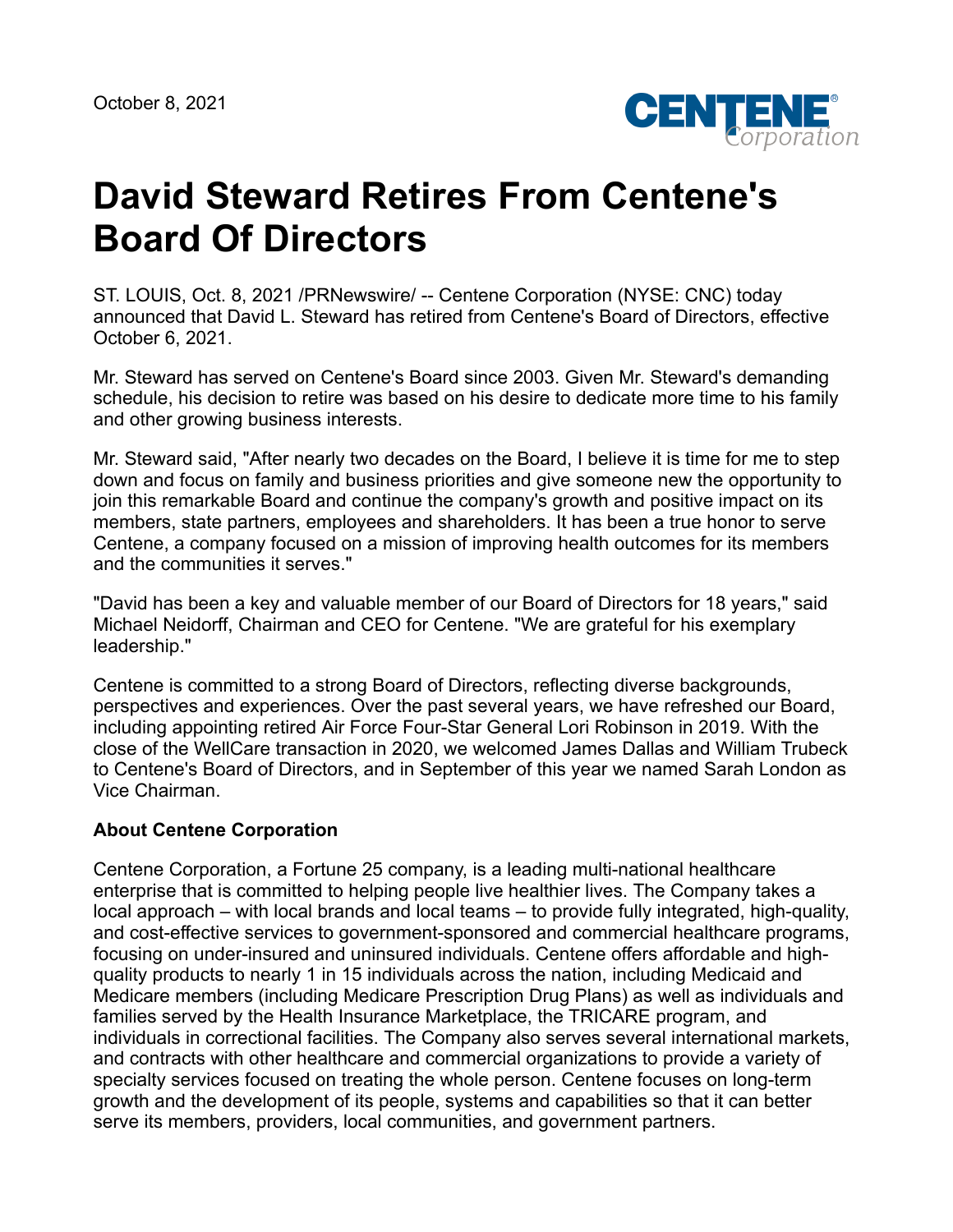Centene uses its investor relations website to publish important information about the Company, including information that may be deemed material to investors. Financial and other information about Centene is routinely posted and is accessible on Centene's investor relations website, [https://investors.centene.com/.](https://investors.centene.com/)

## **Forward-Looking Statements**

*All statements, other than statements of current or historical fact, contained in this press release are forward-looking statements. Without limiting the foregoing, forward-looking statements often use words such as "believe," "anticipate," "plan," "expect," "estimate," "intend," "seek," "target," "goal," "may," "will," "would," "could," "should," "can," "continue" and other similar words or expressions (and the negative thereof). Centene (the Company, our, or we) intends such forward-looking statements to be covered by the safe-harbor provisions for forward-looking statements contained in the Private Securities Litigation Reform Act of 1995, and we are including this statement for purposes of complying with these safe-harbor provisions. In particular, these statements include, without limitation, statements about our future operating or financial performance, market opportunity, growth strategy, competition, expected activities in completed and future acquisitions, including statements about the impact of our proposed acquisition of Magellan Health (the Magellan Acquisition), our completed acquisition of WellCare Health Plans, Inc. (WellCare and such acquisition, the WellCare Acquisition), other recent and future acquisitions, investments, the adequacy of our available cash resources and our settlements with Ohio and Mississippi to resolve claims and/or allegations made by those states with regard to past practices at Envolve Pharmacy Solutions, Inc. (Envolve), as our pharmacy benefits manager (PBM) subsidiary, and other possible future claims and settlements related to the past practices at Envolve and our ability to settle claims with other states within the reserve estimate we have recorded and on other acceptable terms, or at all. These forward-looking statements reflect our current views with respect to future events and are based on numerous assumptions and assessments made by us in light of our experience and perception of historical trends, current conditions, business strategies, operating environments, future developments and other factors we believe appropriate. By their nature, forward-looking statements involve known and unknown risks and uncertainties and are subject to change because they relate to events and depend on circumstances that will occur in the future, including economic, regulatory, competitive and other factors that may cause our or our industry's actual results, levels of activity, performance or achievements to be materially different from any future results, levels of activity, performance or achievements expressed or implied by these forward-looking statements. These statements are not guarantees of future performance and are subject to risks, uncertainties and assumptions. All forward-looking statements included in this press release are based on information available to us on the date hereof. Except as may be otherwise required by law, we undertake no obligation to update or revise the forward-looking statements included in this press release, whether as a result of new information, future events or otherwise, after the date hereof. You should not place undue reliance on any forward-looking statements, as actual results may differ materially from projections, estimates, or other forward-looking statements due to a variety of important factors, variables and events including, but not limited to: the impact of COVID-19 on global markets, economic conditions, the healthcare industry and our results of operations and the response by governments and other third parties; the risk that regulatory or other approvals required for the Magellan Acquisition may be delayed or not obtained or are subject to unanticipated conditions that could require the exertion of management's time and our resources or otherwise have an adverse effect on us; the possibility that certain conditions to the consummation of the Magellan Acquisition will not be satisfied or completed on a timely basis and accordingly, the Magellan Acquisition may not be consummated on a timely basis*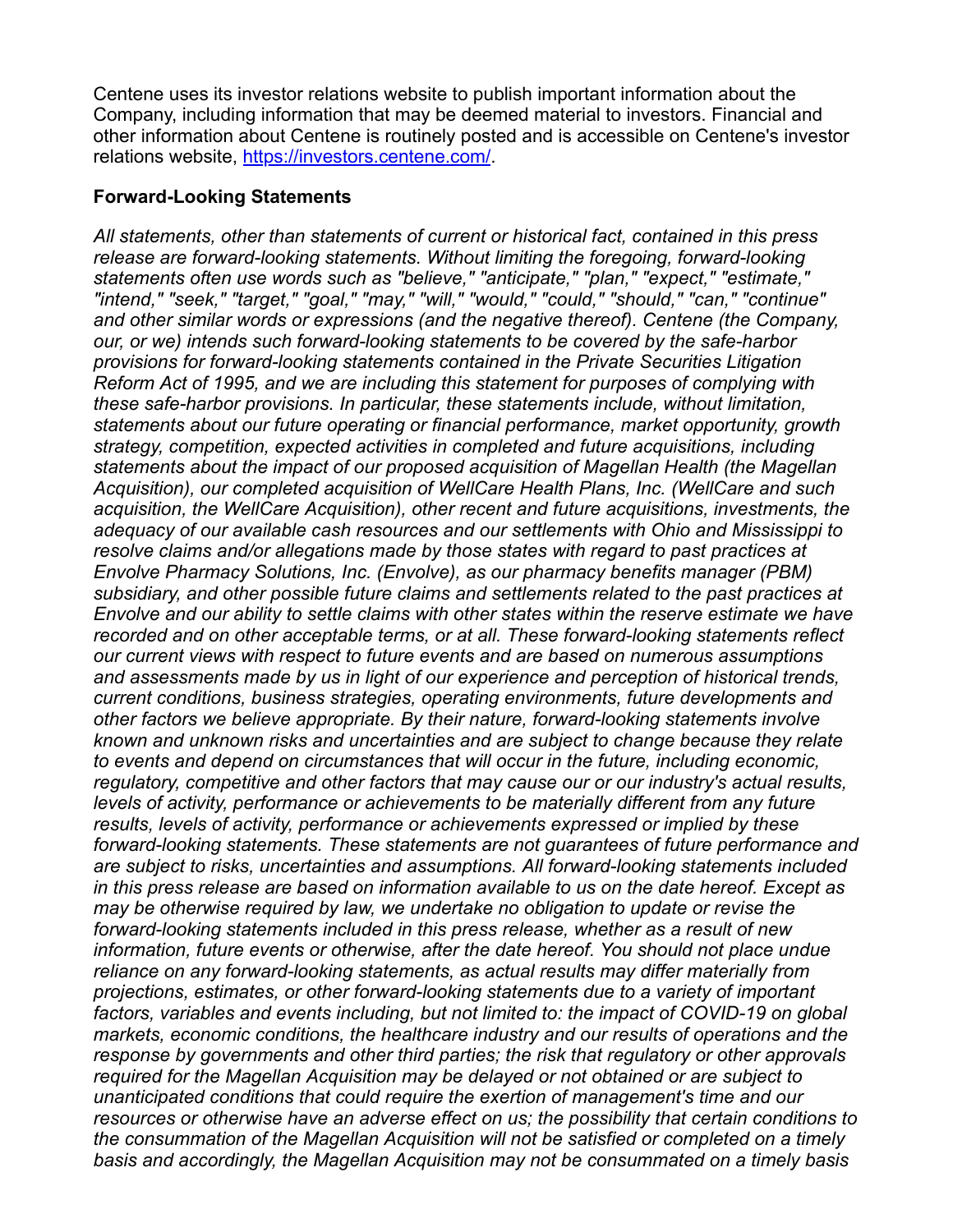*or at all; uncertainty as to the expected financial performance of the combined company following completion of the Magellan Acquisition; the possibility that the expected synergies and value creation from the Magellan Acquisition or the WellCare Acquisition (or other acquired businesses) will not be realized, or will not be realized within the respective expected time periods; the risk that unexpected costs will be incurred in connection with the completion and/or integration of the Magellan Acquisition or that the integration of Magellan Health will be more difficult or time consuming than expected; the risk that potential litigation in connection with the Magellan Acquisition may affect the timing or occurrence of the Magellan Acquisition or result in significant costs of defense, indemnification and liability; a downgrade of the credit rating of our indebtedness; the inability to retain key personnel; disruption from the announcement, pendency, completion and/or integration of the Magellan Acquisition or from the integration of the WellCare Acquisition, or similar risks from other acquisitions we may announce or complete from time to time, including potential adverse reactions or changes to business relationships with customers, employees, suppliers or regulators, making it more difficult to maintain business and operational relationships; our ability to accurately predict and effectively manage health benefits and other operating expenses and reserves, including fluctuations in medical utilization rates due to the impact of COVID-19; competition; membership and revenue declines or unexpected trends; changes in healthcare practices, new technologies and advances in medicine; increased healthcare costs; changes in economic, political or market conditions; changes in federal or state laws or regulations, including changes with respect to income tax reform or government healthcare programs as well as changes with respect to the Patient Protection and Affordable Care Act and the Health Care and Education Affordability Reconciliation Act (collectively referred to as the ACA) and any regulations enacted thereunder that may result from changing political conditions, the new administration or judicial actions; rate cuts or other payment reductions or delays by governmental payors and other risks and uncertainties affecting our government businesses; our ability to adequately price products; tax matters; disasters or major epidemics; changes in expected contract start dates; provider, state, federal, foreign and other contract changes and timing of regulatory approval of contracts; the expiration, suspension, or termination of our contracts with federal or state governments (including, but not limited to, Medicaid, Medicare, TRICARE or other customers); the difficulty of predicting the timing or outcome of legal or regulatory proceedings or matters, including claims against our PBM business or whether additional claims, reviews or investigations relating to our PBM business will be brought by states, the federal government or shareholder litigants, or government investigations; challenges to our contract awards; cyber-attacks or other privacy or data security incidents; the exertion of management's time and our resources, and other expenses incurred and business changes required in connection with complying with the undertakings in connection with any regulatory, governmental or third party consents or approvals for acquisitions, including the Magellan Acquisition; disruption caused by significant completed and pending acquisitions making it more difficult to maintain business and operational relationships; the risk that unexpected costs will be incurred in connection with the completion and/or integration of acquisition transactions; changes in expected closing dates, estimated purchase price and accretion for acquisitions; the risk that acquired businesses will not be integrated successfully; restrictions and limitations in connection with our indebtedness; our ability to maintain or achieve improvement in the Centers for Medicare and Medicaid Services (CMS) Star ratings and maintain or achieve improvement in other quality scores in each case that can impact revenue and future growth; availability of debt and equity financing, on terms that are favorable to us; inflation; foreign currency fluctuations and risks and uncertainties discussed in the reports that Centene has filed with the Securities and Exchange Commission. This list of important factors is not intended to be exhaustive. We discuss certain of these matters more fully, as well as certain other factors that may affect our*